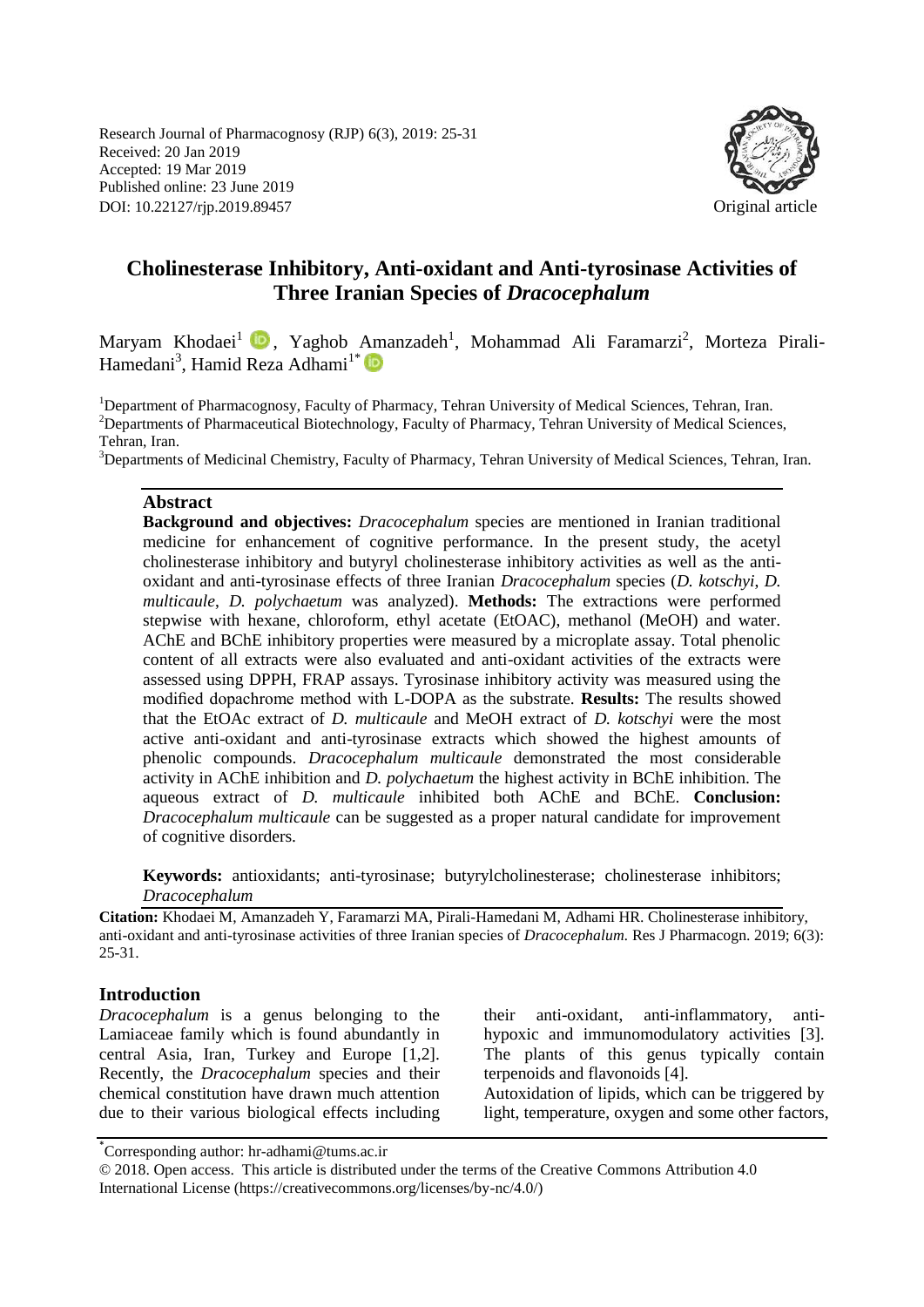decreases the quality of foods that contain fats. In addition, it is clear that the consumption of such foods is associated with aging, heart disease, stroke, and cancer; therefore, antioxidants should be indispensable ingredients in foods. Possible toxicity of synthetic antioxidants, such as butylated hydroxytoluene (BHT) and butylated hydroxyanisole (BHA), has raised interest for investigation of natural substitutes over the last years [5].

In the Iranian traditional medicine (ITM), *Dracocephalum* species are used not only for their memory improvement capacity, but also for their anti-anxiety and analgesic effects [6]. Although *Dracocephalum* species have shown great potential in the treatment of cognitive disorders in ITM, their effects on cholinesterase enzymes have not yet been investigated in detail. Acetylcholinesterase inhibition correlates with an increase in the concentration of acetylcholine in synaptic area which is presently the most accepted and recognized therapeutic marker in the development of cognitive enhancers [7]. Therefore, the study of the anti-cholinesterase effects of these species and comparison of their activities seems to be of great importance.

Tyrosinase is one of the multifunctional enzymes containing copper that is found in fungi, plant materials, and animal tissues Tyrosinase has been reported to be a major contributor to the neurotoxicity created by dopamine associated with neurodegeneration in Parkinson's disease so the inhibition of tyrosinase could be a treatment for Parkinson's disease [8]. Tyrosinase is also responsible for melanin synthesis [9]. Many tyrosinase inhibitors are used in depigmentating preparation and whitening cosmetics [10]. In addition, the compounds that increase melanogenesis may protect human skin from ultraviolet irradiation damage [11]. For example, ascorbic acid, arbutin and kojic acid have been utilized as cosmetic agents [12-14]. However, a recent study has shown that kojic acid has carcinogenic action [15]. So, a natural alternative for kojic acid as a tyrosinase inhibitor is of high interest. Besides, the formation of melanin is detrimental to the color quality of plant-derived foods. Consequently, tyrosinase inhibitors can be used as food additives.

There are seven species of *Dracocephalum* growing natively in Iran. In this study, we selected three (*Dracocephalum kotschyi* Boiss., *Dracocephalum multicaule* Montbr. & Auch., and *Dracxocephalum polychaetum* Bornm.) from different ecological conditions for a comparative investigation of their biological effects.

#### **Material and Methods Chemicals**

Acetylcholinesterase (AChE) from *Electrophorus electricus*, butyrylcholinesterase (BChE) from Equine Serum, acetylthiocholine iodide (ATCI), butyrylthiocholine iodide (BTCI), Tyrosinase, L-Tyrosine, 5,5′-dithiobis-bis-nitrobenzoic acid (DTNB), 1,1-diphenyl-2-picrylhydrazyl (DPPH), 2,4,6-Tris(2-pyridyl)-s-triazine (TPTZ), Trolox (6-hydroxy-2,5,7,8-tetramethylchroman-2 carboxylic acid) and gallic acid all purchased from Sigma-Aldrich (St. Louis, MO, USA), Folin-Ciocalteu reagent, anhydrous sodium carbonate, ferric chloride (FeCl<sub>3</sub>.6H<sub>2</sub>O), sodium sulfate, sulfuric acid, phosphoric acid, potassium dihydrogen phosphate, potassium hydrogen diphosphate, hydrogen peroxide , sodium

carbonate, Na-K-tartrate, cupric sulfate  $(CuSO<sub>4</sub>.5H<sub>2</sub>O)$  and the solvent in analytical grade were provided by Merck (Germany).

# **Plant material**

The aerial parts of *D. multicaule*, *D. polychaetum* and *D. kotschyi* were collected from Ardebil, Hezar Mountain near Kerman and around Zanjan, respectively during flowering in May to July 2015. The plants were identified by Prof. F. Attar and the samples were kept at the herbarium of School of Science, University of Tehran (Tehran, Iran) with the Voucher specimens of 45869 TUH, 45866 TUH and 45879 TUH, respectively.

# **Extraction**

Dried aerial parts of each *Dracocephalum* species were pulverized and extracted with hexane by maceration at room temperature for 24 h. The residue was extracted by chloroform  $(CHCl<sub>3</sub>)$  in the same condition and followed by ethyl acetate (EtOAC), methanol (MeOH) and water to obtain five extracts with different polarities.

# **Total phenolics content**

The total phenolics content was determined by employing a previously published method [16] with a slight modification. All extract samples were dissolved in methanol; 0.25 mL of the sample solution (1 mg/mL) was mixed with 1 mL of diluted Folin-Ciocalteu reagent in 50% MeOH-water (1:9) and shaken vigorously. After  $3 \text{ min}$ , Na<sub>2</sub>CO<sub>3</sub> the aqueous solution (0.75 mL, 1%)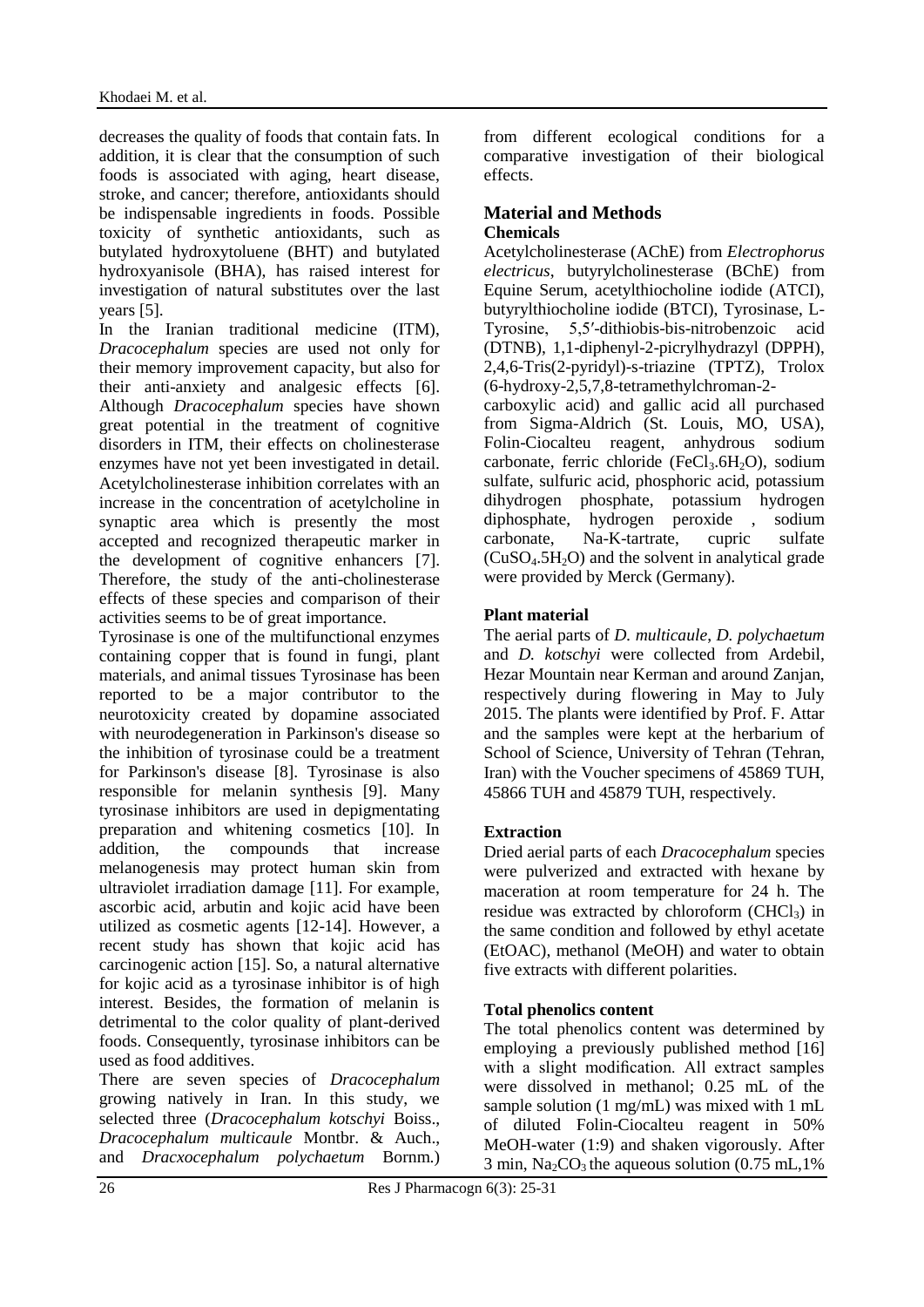w/v) was added and the solution was kept for 2 h for incubation at room temperature. Then the sample absorbance was measured at 760 nm. Gallic acid was used as the standard and the 5 concentrations of 75 to 250 µg/mL were used to obtain the trend line. The total phenolics content was expressed as gallic acid equivalent ( $\mu$ g GAE/mg extract).

#### **Free radical scavenging activity**

The effect of the samples on 1, 1-diphenyl-2 picrylhydrazyl (DPPH) radical was estimated according to Sarikurkcu [17]. One ml of the different extracts in methanol at different concentrations (5, 10, 15, 20, 25, 50, 100, 200, 300, 400 µg/mL) was added to 2 mL of DPPH (0.5 mM). The mixture was shaken well and left at room temperature for 30 min. Then, the absorbance was measured at 517 nm with a Shimadzu UV spectrophotometer (Japan). Torolox was used as the standard and each experiment was conducted three times. The  $IC_{50}$ value of each sample was determined. The percentage of DPPH scavenging was calculated using the following formula:

(%) DPPH scavenging or Percentage of inhibition =  $(A_0 - A_1) / A_0 \times 100$ .

 $A_0$ : Absorbance of the blank (MeOH+DPPH),  $A_1$ : Absorbance of sample.

#### **FRAP assay**

The FRAP (ferric reducing antioxidant power) assay was performed as described by Aktumsek et al. [18] with some modifications. All extract samples were dissolved in methanol. Sample solution, 0.1 mL (1 mg/mL) was added to a premixed FRAP reagent (3 mL) which contained acetate buffer (0.3 M pH: 3.6), 2,4,6 tris (2 pyridyl)-s-triazine (TPTZ) (10 mM) in 40 mM HCl and ferric chloride (20 mM) with a ratio of 10:1:1  $(v/v/v)$ . Then the sample absorbance was read at 593 nm after 30 min incubation at 37 C°. FRAP activity was expressed as  $FeSO<sub>4</sub>$  (7H<sub>2</sub>O) equivalent (FSE mg/g extract).

#### **Anti-tyrosinase activity**

Tyrosinase inhibitory activity was measured using the modified dopachrome method with L-DOPA as the substrate [19] with a slight modification. All extract samples were dissolved in DMSO. Phosphate buffer (180 µL 1.15 M pH 6.8) was added to the sample solution  $(100 \mu L,$ 100 µg/mL) mixed with 1 mL of L-DOPA (1.5 mM) in a 96-well microplate and the absorbance was measured at 492 nm. The reaction then initiated by adding a tyrosinase solution (100 µL, 1000 U/mL) and it was incubated for 20 min at 37 °C and the absorbance was measured again. Kojic acid and the sample solvent (DMSO) were used as positive control and the blank, respectively. The absorbance of the blank was subtracted from the sample and the percentage of tyrosinase inhibitory activity was calculated using the following formula:

% tyrosinase inhibitory activity =100-  $[(\Delta SM/\Delta BL) \times 100]$ 

ΔSM: difference of sample absorption before and after adding tyrosinase enzyme

ΔBL: difference of blank absorption before and after adding tyrosianse enzyme

#### **Antiacethylcholine esterase and antibutyrylcholine esterase assay**

The microplate assay for AChE and BChE inhibitory activity was modified from the assay described by Adhami et al*.* [20]; 125 µL of 3 mM DTNB, 25 µL of 15 mM ATCI or BCTI, and 50 µL of buffer were added to a 96 well plate followed by 25  $\mu$ L of sample  $(1 \text{ mg/mL})$ dissolved in 10% MeOH/buffer. The absorbance was measured by a Bio-Rad microplate reader model 3550 UV (Richmond, CA, USA) at 405 nm five times every 13 s. Then 25 µL of 0.22 U/mL AChE or 0.11 U/mL BChE solution was added and the absorbance was measured again at the same wavelength eight times every 13 s after 10 min incubation. Galantamine and sample solvent (methanol) were used as positive control and the blank, respectively. The percentage of inhibition was calculated using the following formula:

% AChE & BChE Inhibitory =100-  $[(\Delta SM/\Delta BL) \times 100]$ 

ΔSM: difference of sample absorption before and after adding enzyme (AChE or BChE)

ΔBL: difference of blank absorption before and after adding enzyme (AChE or BChE)

### **Results and Discussion**

The total phenolics contents of the 3 species of *Dracocephalum* extracts were defined using Folin-Ciocalteu method. The calibration curve of gallic acid was measured using five different concentrations of gallic acid. The equation was obtained as  $y = 0.0054x + 0.3105$  ( $\overline{R^2} = 0.9854$ ). Total phenolics content of the extract was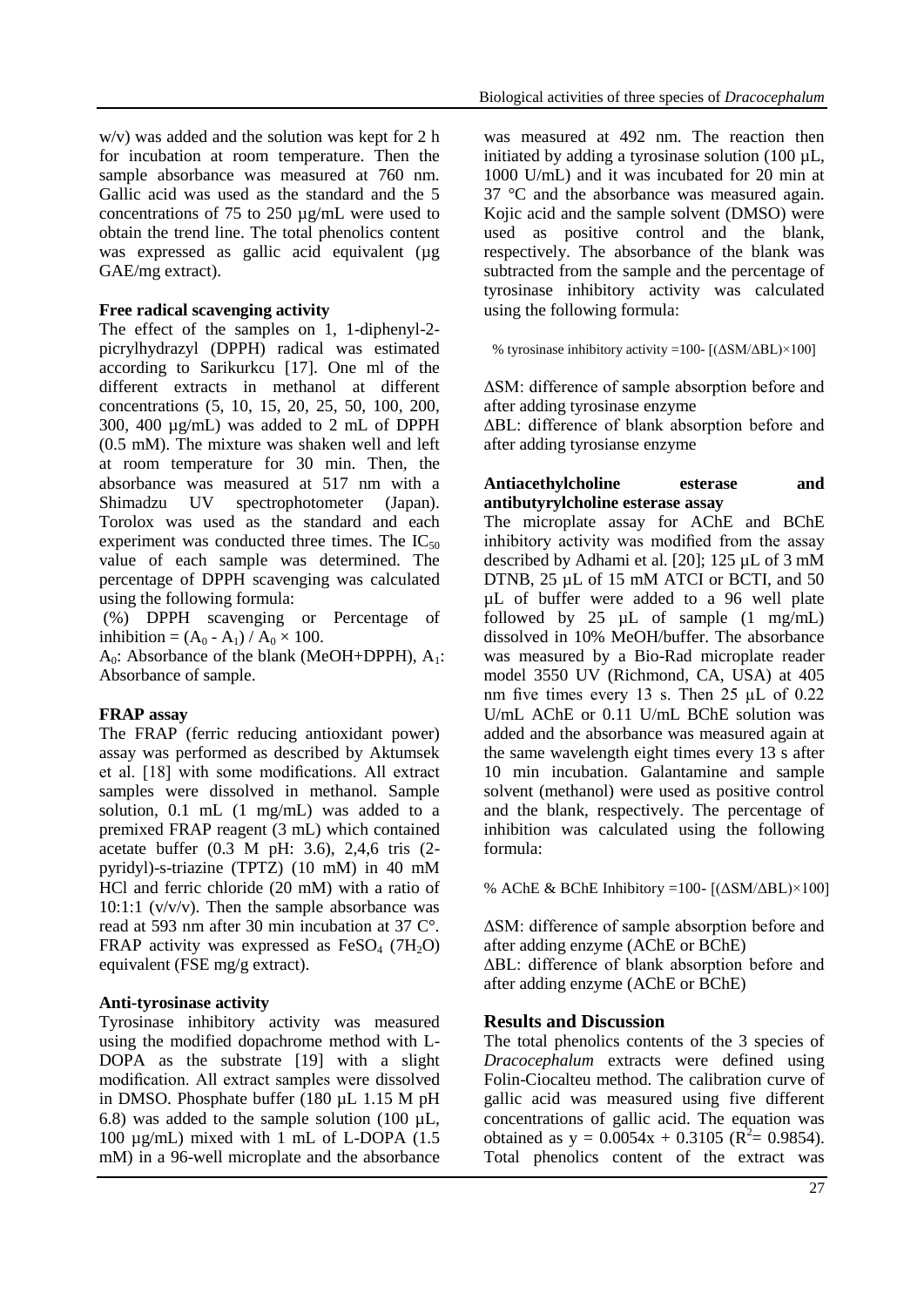expressed as  $\mu$ g gallic acid equivalent ( $\mu$ g GAE/g extract). It was revealed that the total phenolics contents of different fractions of the three species varied greatly based on the solvent used. The three highest total phenolics content belonged to the EtOAC extract of *D. multicaule*, MeOH extract of *D. Kotschyi* and CHCl<sub>3</sub> extract of *D. multicaule* (table 1). Among the three *Dracocephalum* species, the total phenolics content of *D. multicaule* was the highest (table 1). This assay examines reduction of radical solution in the presence of a hydrogen-donating antioxidant. Free-radical-scavenging activities of *Dracocephalum* extracts were analyzed by DPPH assay. Trolox was used as the positive control;  $IC_{50} = 7.45 \mu M$  and the result have been presented in table 2. The results indicated that the MeOH extract of *Dracocephalum* species and the EtOAC extracts of *D. multicaule* and *D. kotschyi* presented the highest activities, respectively. On the other hand, Hexane extract of *D. kotschyi* and aqueous extract of *D. polycheatum* showed the lowest antioxidant activities.

Reducing capacity is normally an indicator of electron donation, which is one of the most essential antioxidant mechanisms. FRAP assay is a simple, fast and reproducible test that measures the  $\overline{Fe}^{3+}$  to  $\overline{Fe}^{2+}$  transformation capacity. The calibration curve for gallic acid was drawn and the formula was obtained as  $y = 0.0039x +$  $0.5437$ . The trend line of  $FeSo<sub>4</sub>$  was determined

as standard  $(R^2: 0.9921)$  and the reducing power of *Dracocephalum* species extracts was expressed as mg ferrous sulfate equivalent (FSE)/g extract. The result showed the EtOAC extract of *D. multicaule* has the strongest reducing power, then the MeOH extract of *D. kotschyi* and the EtOAC extract of *D. kotschyi*, respectively (table 3). The reducing capacities of the different extracts were in agreement with their total phenolic contents.

Tyrosinase is a polyphenol oxidase enzyme containing copper that plays an important role in melanogenesis. Tyrosinase converts L-tyrosine to L-DOPA and oxidizes L-DOPA to dopachrome that results in melanin pigments production. Although melanin production is essential for the prevention of UV damage to the eyes, skin and hair, overproduction of melanin can make pigment variations (e.g. melisma, freckles, etc.) as well as neurodegenerative disorders (e.g. Parkinson's disease). The results have been presented in table 4. The current research revealed that all the examined extracts could inhibit the oxidation of catalyzed L-DOPA by tyrosinase enzyme. MeOH extract of *D. kotschyi* and EtOAC extract of *D. multicaule* showed the highest tyrosinase inhibitory activities. According to the result (table 5) EtOAC, water and MeOH extracts of *D. multicaule* represented higher activities of AChEI, respectively.

**Table 1.** Total phenolics content of *Dracocephalum* species as µg gallic acid /g extract

| wave in Tour prefioned content of Bythologyphaning species as pay same acre (S childre |                |                      |               |              |                 |
|----------------------------------------------------------------------------------------|----------------|----------------------|---------------|--------------|-----------------|
| <b>Plant species</b>                                                                   | Hexane extract | <b>CHCl، Extract</b> | EtOAc extract | MeOH extract | Aqueous extract |
| Dracocephalum kotschvi                                                                 | $32.0 + 0.3$   | $47.5 + 0.1$         | $73.0 + 0.2$  | $98.5 + 0.1$ | $17.3 + 0.1$    |
| Dracocephalum multicaule                                                               | $29.5 \pm 0.1$ | $94.0 + 0.5$         | $524.5 + 0.3$ | $92.9 + 0.8$ | $85.5 + 0.5$    |
| Dracocephalum polychaetum                                                              | $29.0 + 0.4$   | $78.0 + 0.2$         | $82.4 + 0.5$  | $19.6 + 0.2$ | $17.6 + 0.2$    |

| <b>Table 2.</b> IC <sub>50</sub> value of free radical scavenging activity of <i>Dracocephalum</i> species extracts ( $\mu$ g/mL) in DPPH assay |  |  |
|-------------------------------------------------------------------------------------------------------------------------------------------------|--|--|
|                                                                                                                                                 |  |  |

| <b>Plant species</b>          | Hexane extract | <b>CHCl</b> <sub>3</sub> Extract | EtOAc extract | <b>MeOH</b> extract | <b>Aqueous extract</b> |
|-------------------------------|----------------|----------------------------------|---------------|---------------------|------------------------|
| Dracocephalum kotschvi        | 1584.0+0.0     | $354.0 + 0.3$                    | $47.2 + 0.4$  | $23.2 + 0.2$        | $643.3+0.8$            |
| Dracocephalum multicaule      | $428.5+0.7$    | $152.5+0.2$                      | $25.0+0.9$    | $91.0 + 0.2$        | $707.7+0.5$            |
| Dracocephalum polychaetum     | $712.0 + 0.3$  | $166.9 + 0.9$                    | $50.5 + 0.1$  | $118.9 + 0.7$       | $5346.0 + 0.1$         |
| $IC_{50}$ for Vitamin E: 1.91 |                |                                  |               |                     |                        |

**Table 3.** Reducing power of *Dracocephalum* species extracts as mg FSE/g extract in FRAP assay

| <b>Plant species</b>      | <b>Hexane extract</b> | <b>CHCl</b> <sub>2</sub> extract | EtOAc extract | MeOH extract  | Aqueous extract |
|---------------------------|-----------------------|----------------------------------|---------------|---------------|-----------------|
| Dracocephalum kotschvi    | 17.73+0.1             | 12.12+0.2                        | $50.39 + 0.7$ | $80.75 + 0.6$ | $6.65 + 0.2$    |
| Dracocephalum multicaule  | $9.93 + 0.3$          | 14.63+0.3                        | $229.92+0.1$  | $46.18 + 0.8$ | $21.9 + 0.9$    |
| Dracocephalum polychaetum | $(6.43+0.5)$          | 13.96+0.8                        | $27.05 + 0.5$ | $8.24+0.1$    | $4.3 + 0.1$     |

| <b>Table 4.</b> Tyrosinase activity of <i>Dracocephalum</i> species extracts (%) |                       |                                  |               |               |                        |
|----------------------------------------------------------------------------------|-----------------------|----------------------------------|---------------|---------------|------------------------|
| <b>Plant species</b>                                                             | <b>Hexane extract</b> | <b>CHCl</b> <sub>s</sub> extract | EtOAc extract | MeOH extract  | <b>Aqueous extract</b> |
| Dracocephalum kotschyi                                                           | $16.2 + 0.1$          | $27.9 + 0.05$                    | $43.3 + 0.05$ | $51.0+0.03$   | $11.7 + 0.1$           |
| Dracocephalum multicaule                                                         | $19.8 + 0.2$          | $23.3+0.07$                      | $50.0+0.05$   | $34.0+0.05$   | $24.5 + 0.07$          |
| Dracocephalum polychaetum                                                        | $6.5+0.1$             | $35.0 + 0.08$                    | $38.1 + 0.1$  | $39.5 + 0.04$ | $36.3 + 0.2$           |
| $IC_{50}$ for Kojic acid: 15 mM                                                  |                       |                                  |               |               |                        |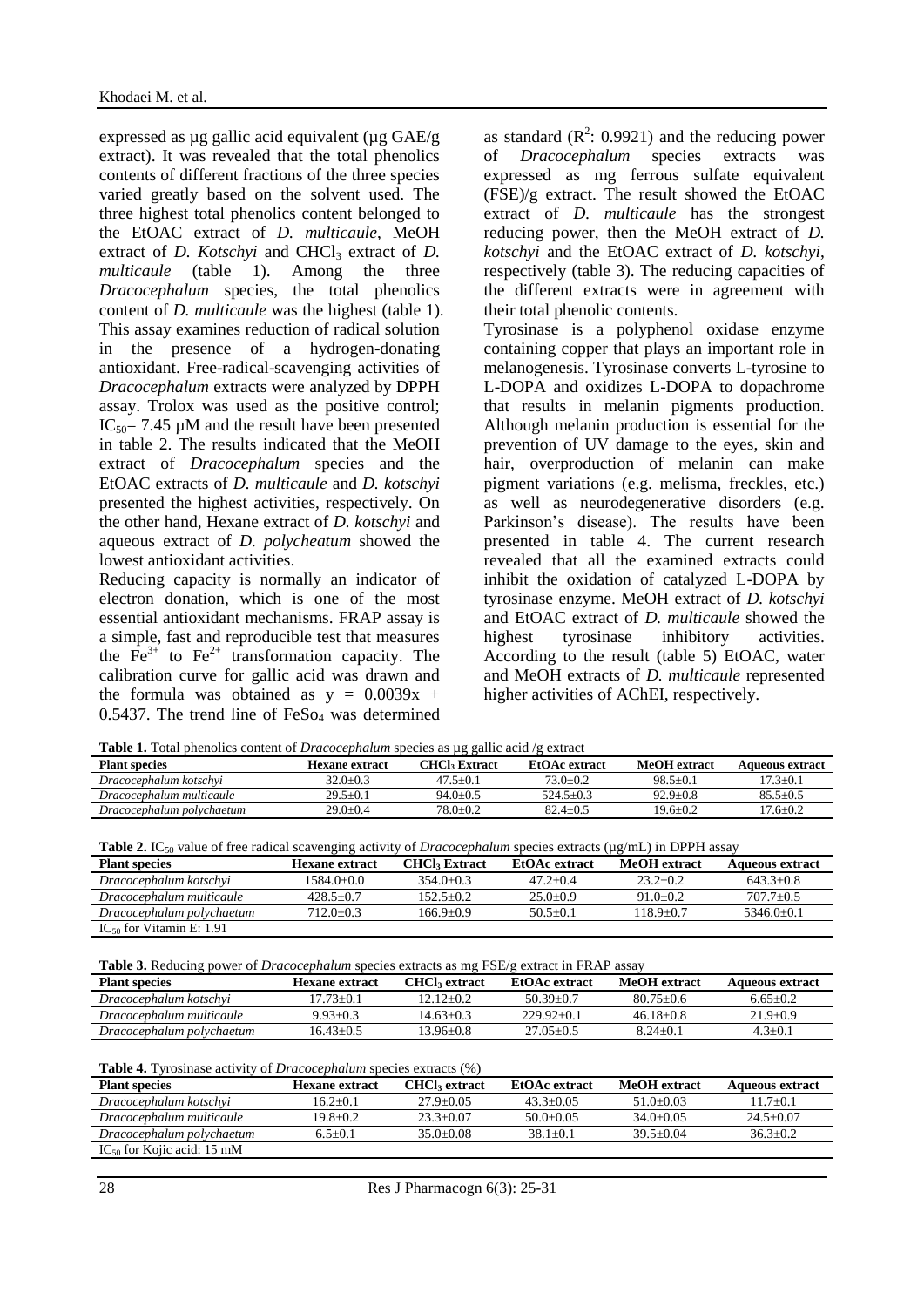However, EtOAC extract of *D. multicaule* was much more active compared with the other two. For BChE inhibitory effect, the EtOAC and MeOH extracts of *D. polychaetum* were the most active extracts, respectively. It seemed that *D. polychaetum* was a stronger BChE inhibitor than *D. multicaule* and both were stronger than *D. kotschyi.*

**Table 5.** AChE and BChE inhibitory activity of *Dracocephalum* species extracts (1 mg/mL)

| <b>Extracts</b> | <b>Species</b> | AChE            | <b>BChE</b>     |
|-----------------|----------------|-----------------|-----------------|
|                 |                | inhibition %    | inhibition %    |
|                 | D. kotschvi    | $18.0 + 0.04$   | $40.8 + 0.1$    |
| Hexane          | D. multicaule  | $23.0+0.1$      | $41.4 + 0.2$    |
|                 | D. polychaetum | $10.0 + 0.3$    | $39.7 \pm 0.05$ |
|                 | D. kotschvi    | $17.7 \pm 0.1$  | $40.4+0.02$     |
| Chloroform      | D. multicaule  | $27.6 \pm 0.5$  | $43.5 + 0.06$   |
|                 | D. polychaetum | $48.6 \pm 0.04$ | $42.5 \pm 0.05$ |
|                 | D. kotschvi    | $63.0+0.5$      | $47.0+0.05$     |
| Ethyl acetate   | D. multicaule  | $97.0 + 0.2$    | $15.0 + 0.3$    |
|                 | D. polychaetum | $41.1 \pm 0.6$  | $62.7+0.1$      |
|                 | D. kotschvi    | $42.6 + 0.07$   | $45.0 + 0.2$    |
| Methanol        | D multicaule   | $51.1 \pm 0.05$ | $41.5 \pm 0.4$  |
|                 | D. polychaetum | $48.1 \pm 0.1$  | $61.2 \pm 0.25$ |
| Water           | D. kotschvi    | $30.7 + 0.3$    | $11.1 + 0.08$   |
|                 | D. multicaule  | $51.9 \pm 0.02$ | $46.8 \pm 0.09$ |
|                 | D. polychaetum | $42.3 \pm 0.3$  | $21.7 \pm 0.09$ |
| Standard        | Galantamin     | 9.2             | $45.5 \pm 0.1$  |

Previuosly, other researchers have only reported the antioxidant activity of *D. kotschyi* and *D. polychaetum* [21,22]. Our research showed EtOAC extract of *D. multicaule* and then MeOH extract of *D. kotschyi* were the most active antioxidant extracts. The great free-radical activities of the EtOAC and MeoH extracts can be explained by the high level of phenolic compounds. Previous reports have shown phenolic constituents greatly contributed to the antioxidant activity in medicinal plants [23,24].

Tyrosinase has been reported to be a major contributor to the neurotoxicity created by dopamine associated with neurodegeneration in Parkinson's disease so the inhibition of tyrosinase could be a treatment for Parkinson's disease [25]. This is the first investigation on the antityrosinase activity of *Dracocephalum* species. EtOAC extract of *D. multicaule* and then MeOH extract of *D. kotschyi* represented the highest anti-tyrosinase activities which are in agreement with their highest total phenolic contents among all the other examined extracts. These findings are in agreement with published data of Lee and Choi [26,27]. In general, the current research revealed that EtOAc was a proper solvent for phenolic enrichment in this method of extraction. This finding confirmed those reported by Elzaawely et al. [28] and Khole et al. [29].

Inhibition of AChE is a treatment strategy for Alzheimer's disease (AD), senile dementia, ataxia, and myasthenia gravis. The only article related to cholinesterase inhibitory effect of *Dracocephalum* is from Mandegari et al. [30] which indicated that the MeOH extract of *D. multicaule* could inhibit AChE. In this study, five different extracts of three species of *Dracocephalum* were examined for both AChE and BChE inhibition. All polar extracts (EtOAc, MeOH and water) of *D. multicaule* were the most potent AChE inhibitors while the polar extracts of *D. polychaetum* showed greater BChE inhibitory activity.

The present research was the first investigation on cholinesterase inhibitory activity as well as anti-oxidant and anti-tyrosinase activities of the three species of *Dracocephalum* from Iran. According to the present study, *D. multicaule* and *D. polychaetum* showed inhibitory effects on AChE and BChE, respectively which introduces them as natural candidates for detailed investigation for treatment of cognitive disorders. In addition, *D multicaule* and *D. kotschyi* can be considered as great sources of natural antioxidants and anti-tyrosinase that can be replaced with synthetic ones such as kojic acid.

### **Acknowledgments**

The authors acknowledged Deputy of research, Tehran University of Medical Sciences for supporting this study (grant number: 95-02-33- 32402).

# **Author contributions**

Maryam Khodaie was the main responsible person for the practical work as a PhD student. Yaghob Amanzadeh and Morteza Pirali were responsible for plant collection and supervising the PhD student. Bio-assays were performed under the supervision of Mohammad Ali Faramarzi. Hamid Reza Adhami was responsible for extractions and fractionations and also project coordinating. All the authors have approved the manuscript.

# **Declaration of interest**

The authors declare that there is no conflict of interest. The authors alone are responsible for the accuracy and integrity of the paper content.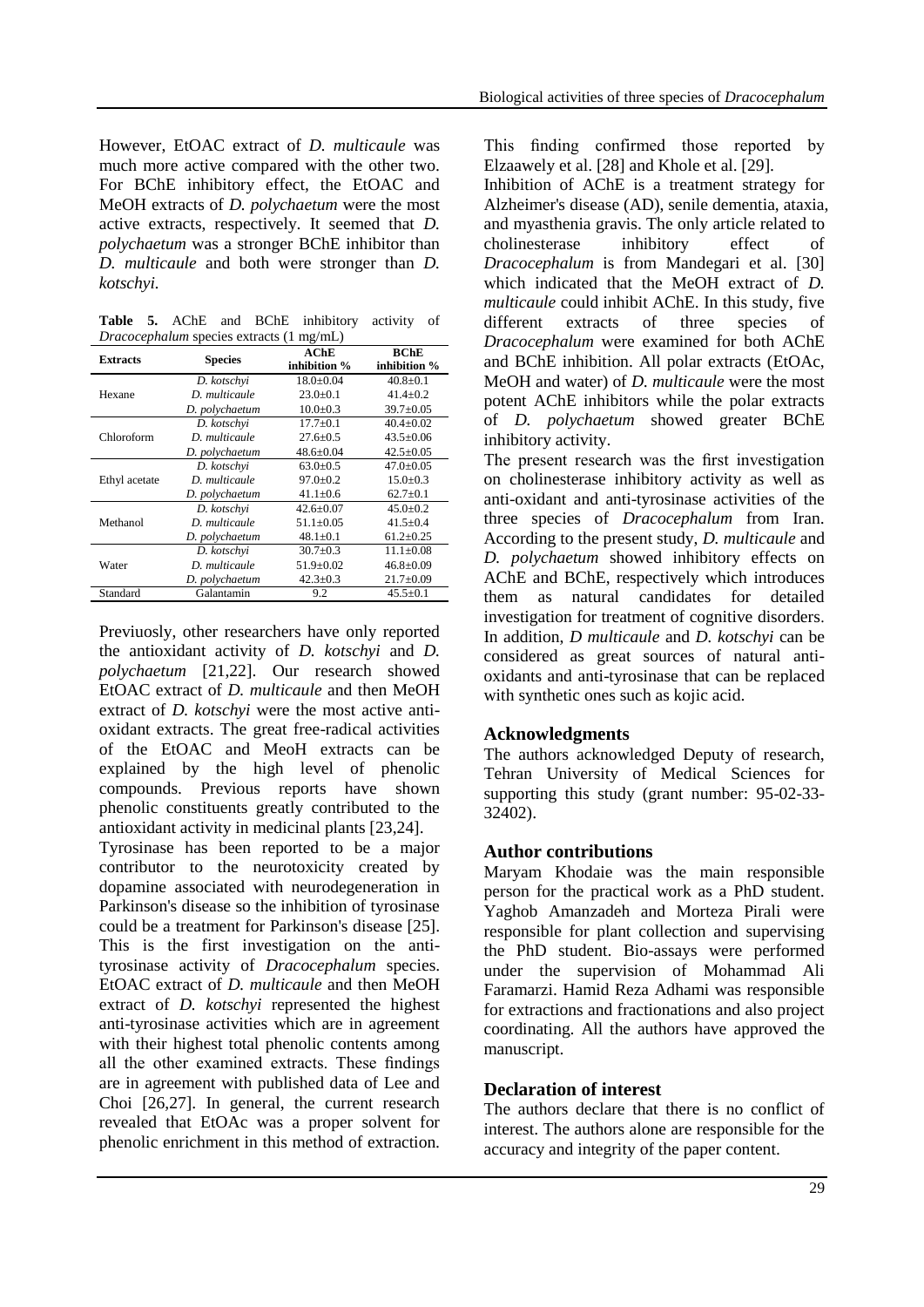#### **References**

- [1] Rechinger KH. Flora Iranica. Vienna: Verlag des Naturhistorischen, 1986.
- [2] Mozaffarian V. A dictionary of Iranian plant names. Tehran: Farhang-e-Moaser, 1996.
- [3] Shi QQ, Dang J, Wen HX, Yuan X, Tao YD, Wang QL. Anti-hepatitis, antioxidant activities and bioactive compounds of *Dracocephalum heterophyllum* extracts. *Bot Stud*. 2016; 57: 16-25.
- [4] Zeng Q, Jin HZ, Qin JJ, Fu JJ, Hu XX, Liu JH, Yan L, Chen M, Zhang WD. Chemical constituents of plants from the genues *Dracocephalum*. *Chem Bio Divers*. 2010; 7(8): 1911-1929.
- [5] Mut-Salud N, Ávarez PJ, Garrido JM, Carrasco E, Aránega A, Rodríguez-Serrano F. Antioxidant intake and antitumor therapy: toward nutritional recommendations for optimal results. *Oxid Med Cell Longev*. 2016; Article ID 6719534.
- [6] Samsam- Shariat SH. Collection of medicinal herbs*.* Esfahan: Mani publications, 2004.
- [7] Husain M, Mehta MA. Cognitive enhancement by drugs in health and disease. *Trends Cogn Sci.* 2011; 15(1): 28-36.
- [8] Wu B. Tyrosinase inhibitors from terrestrial and marine resources. *Curr Top Med Chem*. 2014; 14(12): 1425-1449.
- [9] Uchida R, Ishikawa S, Tomoda H. Inhibition of tyrosinase activity and melanine pigmentation by 2-hydroxytyrosol. *Acta Pharmaceutica Sinica*. 2014; 4(2): 141-145.
- [10] Sarkar R, Arora P, Garg KV. Cosmeceuticals for hyperpigmentation: what is available? *J Cutan Aesthet Surg.* 2013;  $6(1): 4-11.$
- [11] Orazio JD, Jarrett S, Amaro-Ortiz A, Scott T. UV Radiation and the skin. *Int J Mol Sci*. 2013; 14(6): 12222-12248.
- [12] Brenner M, Hearing VJ. Modifying skin pigmentation-approaches through intrinsic biochemistry and exogenous agents*. Drug Discov Today Dis Mech*. 2008; 5(2): 189- 199.
- [13] Korać RR, Khambholja KM. Potential of herbs in skin protection from ultraviolet radiation. *Pharmacogn Rev*. 2011; 5(10): 164-173.
- [14] Juzeniene A, Moan J. Beneficial effects of UV radiation other than via vitamin D production. *Dermato Endocrinol.* 2012; 4(2): 109-117.
- [15] Burnett CL, Bergfeld WF, Belsito DV, Hill RA, Klaassen CD, Liebler DC, Marks JGJr, Shank RC, Slaga TJ, Snyder PW, Andersen FA. Final report of the safety assessment of kojic acid as used in cosmetics. *Int J Toxicol*. 2010; 29(6): 2447-2473.
- [16] Slinkard K, Singleton VL. Total phenol analysis: automation and comparison with manual methods. *Am J Enol Vitic*. 1977; 28: 49-55.
- [17] Sarikurkcu C. Antioxidant activities of solvent extracts from endemic cyclamen mirabile Hildebr tubers and leaves. *Afr J Biotechnol*. 2011; 10(13): 831-839.
- [18] Aktumsek A, Zengin G, Guler GO, Cakmak YS, Duran A. Antioxidant potentials and anticholinesterase activities of methanolic and aqueous extracts of three endemic *Centaurea* L. species. *Food Chem Toxicol*. 2013; 56(23): 290-296.
- [19] Erdogan OI, Senol FS, Gulpinar AR, Sekeroglu N, Kartal M, Sener B. Neuroprotective potential of some terebinth coffee brands and the unprocessed fruits of *Pistacia terebinthus* L. and their fatty and essential oil analyses. *Food Chem*. 2012; 130(4): 882-888.
- [20] Adhami HR, Fitz V, Lubich A, Kaehlig H, Zehl M, Krenn L. Acetylcholinesterase inhibitors from galbanum, the oleo gum-resin of *Ferula gummosa* Boiss. *Phytochem Lett*. 2014; 10: 32-87.
- [21] Kamali M, Khosroyar S, Kamali H, ahmadzadeh-Sani T, Mohammadi A. Phytochemical screening and evaluation of antioxidant ctivities of *Dracocephalum kotschyi* and determination of its luteolin content. *Avicenna J Phytomed*. 2016; 6(4): 425- 433.
- [22] Pouraboli S, Nazari NS, Sharififar F, Jafari M. Antidiabetic, antioxidant, and antilipid peroxidative activities of *Dracocephalum polychaetum* shoot extract in streptozotocininduced diabetic rats: in vivo and in vitro studies. *Pharm Biol*. 2016; 54(2): 272-278.
- [23] Lim TY, Lim YY, Yule CM. Evaluation of antioxidant, antibacterial and anti-tyrosinase activities of four *Macaranga* species. *Food Chem*. 2009; 114(2): 594-599.
- [24] Zhao H, Chen W, Lu J, Zhao M. Phenolic profiles and antioxidant activities of